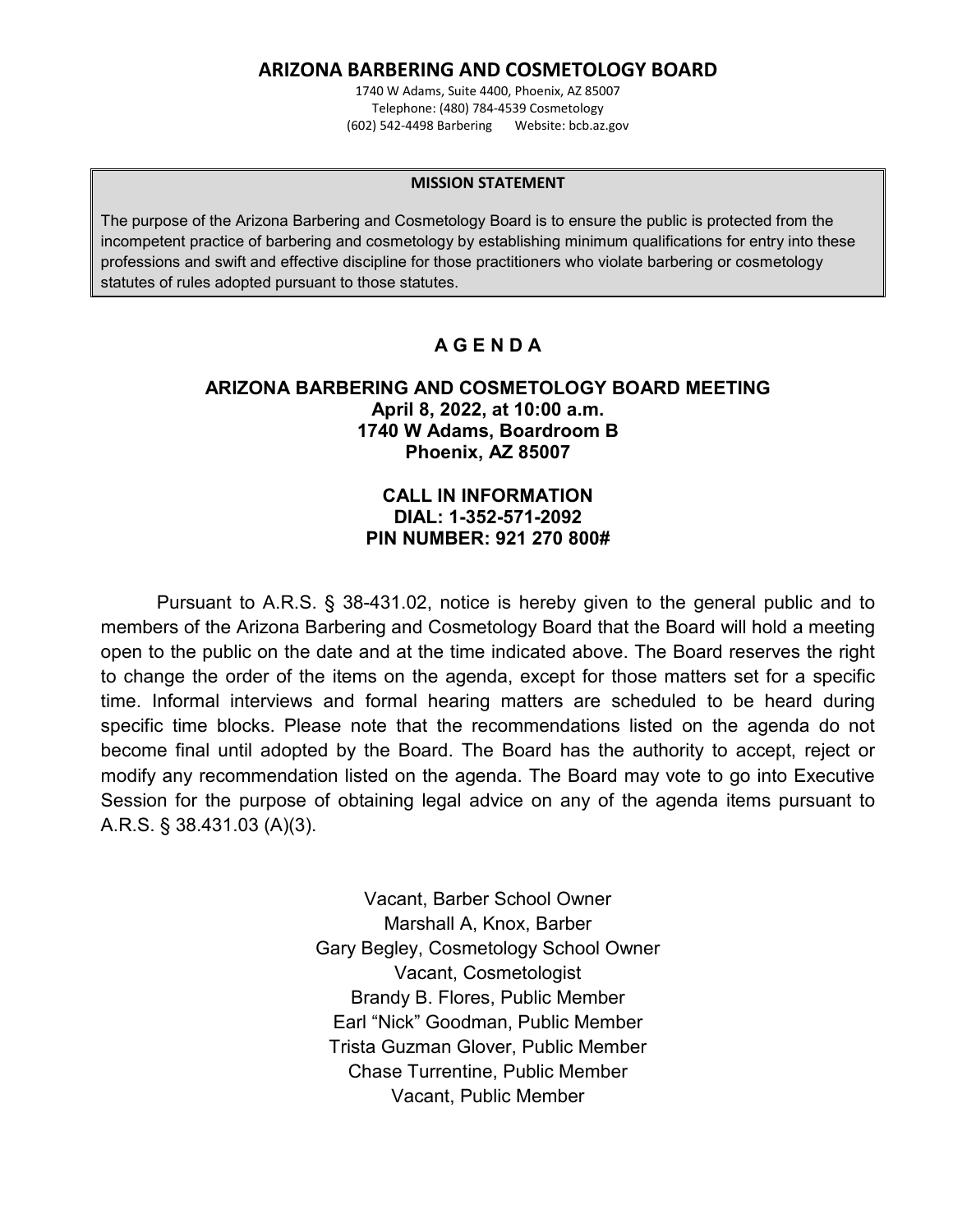**ARIZONA BARBERING AND COSMETOLOGY BOARD APRIL 8, 2022, BOARD MEETING PAGE 2**

- **1. Call to Order**
- **2. Pledge of Allegiance**
- **3. Roll Call of Board Members**
- **4. Roll Call of Board Staff**

# **BOARD BUSINESS**

The Board may vote to go into Executive Session to obtain legal advice pursuant to A.R.S. § 38-431.03 (A) (3).

1. Discussion, Consideration and Possible Action on Approval of Regular Board Minutes of March 18, 2022.

2. Discussion, Consideration and Possible Action on Approval of Executive Session Minutes of March 4, 2022.

3. Discussion, Consideration and Possible Action on Approval of Executive Session Minutes of March 18, 2022.

4. Board Member Declaration of Conflict of Interest.

5. Report and Discussion on Professional Credential Services (PCS) Examination and the Written Practical Exam Via Computer-Based Testing (CBT).

6. Discussion, Consideration, and possible action (goal creation) on Board Rules Committee.

7. Review, Discussion and Possible Action on Barbering and Cosmetology Board Parameters.

- Cosmetology
- Barbering

8. Discussion and Possible Action on May Board Meeting Timing.

9. Welcome to Visiting Cosmetology Students and Instructors.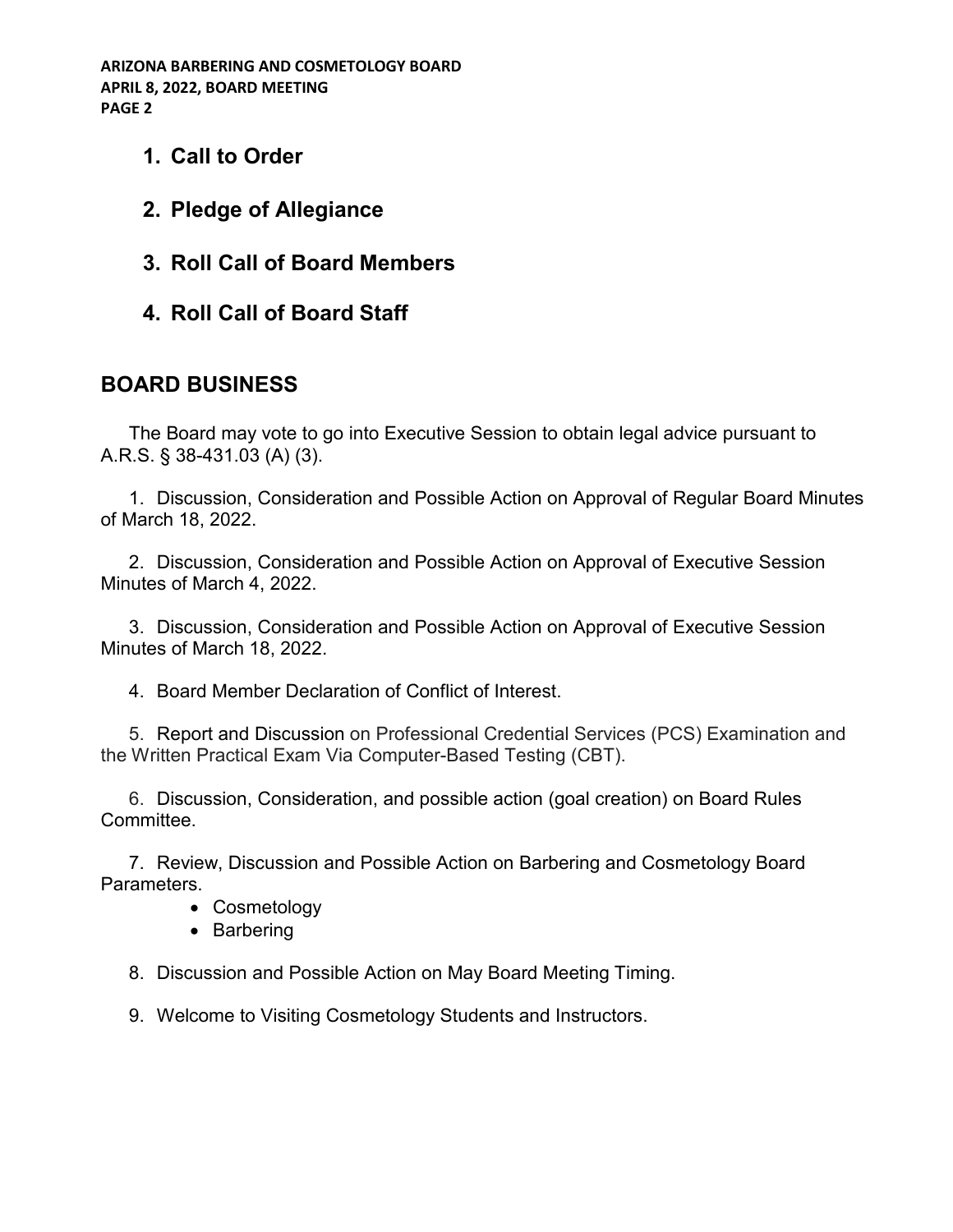# **EXECUTIVE DIRECTOR'S REPORT**

- 1. Report and Discussion on Agency Departments.
	- Personnel, Board Membership and Appointments Update
		- ❖ Introduction of New Executive Director, Frank Migali
	- License and Provisional License Update

2. Summary of Current Events that Affect the Arizona State Board of Cosmetology A.R.S. § 38-431.02 (K).

This is the time for the Chair or Executive Director to give a brief summary on current events that affect the Board. It is informational only and no discussion may occur.

# **CONSENT AGENDA**

The Consent Agenda items may be considered for approval as a single action unless a Board Member or any other interested party wishes to remove the item for discussion.

The Board may vote to go into Executive Session to discuss and consider records exempt by law from public inspection, including the receipt and discussion of information, or testimony that is confidential by State or Federal law on all agenda items under Steps 1, 2 & 3 pursuant to A.R.S. § 38-431.03 (A) (2).

## **STEP 1: COMPLAINT REVIEW**

**A. Recommended Application Denials A.R.S. § 32-572.**

None

## **B. Recommended Dismissals A.R.S. § 32-573 (B) (1).**

| 1. | 95613       | Imaj Institute School #ASL24<br>Phoenix Photonix Inc.       | (No evidence found to support allegations) |
|----|-------------|-------------------------------------------------------------|--------------------------------------------|
|    |             | Gary Begley #31400143, President/C.E.O.                     |                                            |
|    |             | Margaret Begley #'s 71200016 & 31000609, Secretary/Director |                                            |
| 2. | 96094       | Jaquelin Suarez #10701014                                   | (No evidence found to support allegations) |
| 3. | 96301       | Scottsdale Skin & Hollistic Unlicensed                      | (Referred to Proper Authorities)           |
|    |             | Scottsdale Skin & Hollistic Health/Bellezza LLC, Owner      |                                            |
|    |             | Stephanie Maass, Member                                     |                                            |
|    |             | Eric Maass, Member                                          |                                            |
|    |             | KaCee Lin Schaeffer #31700345, Licensee                     |                                            |
| 4. | 95604/95738 | Nails by Yen #'s SNT17340 & SAES17945                       | (Inspection was done August 23, 2019)      |
|    |             | Tung Thanh Lam #50100215, Member                            |                                            |
| 5. | 96662       | Pinky Nails and Spa 1 #SNT18785                             | (Settled between parties)                  |
|    |             | Pinky Nails and Spa 1 LLC, Owner                            |                                            |
|    |             | Tommy Juan #50500243, Member                                |                                            |
|    |             | Hien Thanh Nguyen, Member                                   |                                            |
|    |             | Tran Ngoc, Member                                           |                                            |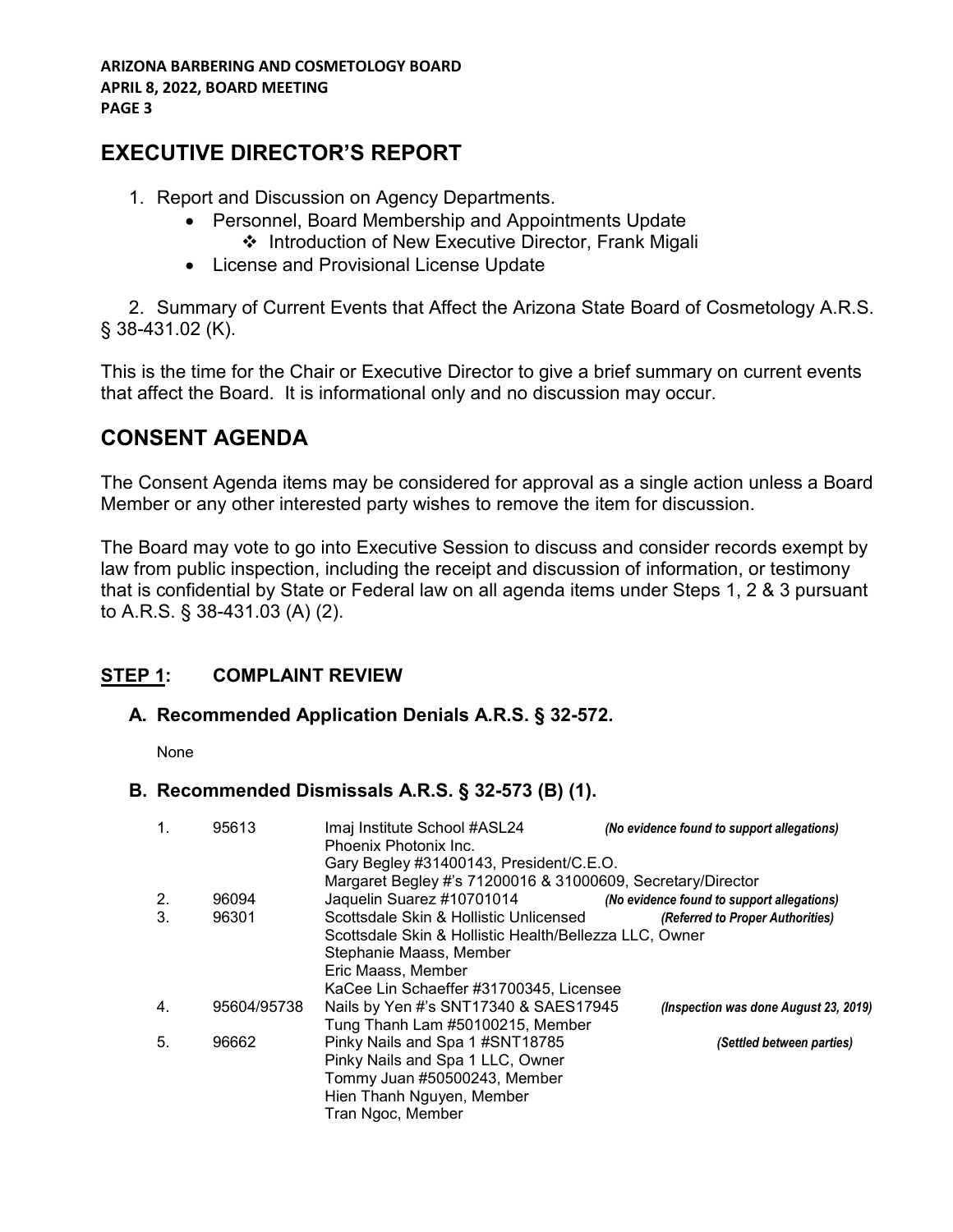#### **APRIL 8, 2022, BOARD MEETING**

| 6.  | 96666/96667 | Allora Nails and Spa #'s SNT19773 & SAES22128<br>(No evidence found to                                                                            |
|-----|-------------|---------------------------------------------------------------------------------------------------------------------------------------------------|
| 7.  | 96845       | Han Ngoc Nguyen #'s 50500139 & 30600809, Owner<br>support allegations)<br>Tawnie Williams #10501694<br>(No evidence found to support allegations) |
| 8.  | 96877       | Premier Salon #SCOS29146<br>(No evidence found to support allegations)                                                                            |
|     |             | Premier Salon LLC, Owner                                                                                                                          |
|     |             | Karina Noemi Schofield #31800766, Member                                                                                                          |
| 9.  | 96896/96897 | Gelish Nails by Bebe #'s SNT19455 & SAES21599<br>(No evidence found to                                                                            |
|     |             | Gelish Nails by Bebe LLC, Owner<br>support allegations)                                                                                           |
|     |             | Tuan Trinh #51000328, Member/Manager                                                                                                              |
| 10. | 97033       | Taylor Suhy, #11900912, Licensee<br>(No evidence found to support allegations)                                                                    |
| 11. | 97043       | Radiant Rituals Beauty Bar #SAES22691<br>(No evidence found to support                                                                            |
|     |             | Brianna Koster #31600321<br>allegations)                                                                                                          |
| 12. | 97078       | Pure Relaxation Spa LLC #SAES21974<br>(No evidence found to support                                                                               |
|     |             | Pure Relaxation Spa LLC, Owner<br>allegations)<br>Tysie Robinson, Manager                                                                         |
| 13. | 97079       | Zyria Lopez Martinez #31700894<br>(No evidence found to support allegations)                                                                      |
| 14. | 97080       | Fantastic Sams #15 #SCOS21820<br>(No evidence found to support allegations)                                                                       |
|     |             | Salon Investments LLC, Owner                                                                                                                      |
|     |             | <b>Sterling Skipper, Member</b>                                                                                                                   |
|     |             | Sonny Ledgewood, Member                                                                                                                           |
|     |             | Susan Levelle #18600446, Licensee                                                                                                                 |
| 15. | 97105       | The Lounge Spa & Nails #SCOS31589<br>(No evidence found to support allegations)                                                                   |
|     |             | Annlynn Beauty Salon LLC, Owner                                                                                                                   |
|     |             | Annlinh Strauss, Member                                                                                                                           |
| 16. | 97109       | Arizona Ranch & Rodeo Gear LLC #SCOS31233<br>(No evidence found to                                                                                |
|     |             | Arizona Ranch & Rodeo Gear LLC, Owner<br>support allegations)                                                                                     |
|     |             | Caroline Frost, Member<br>Melissa Arthur #31900678, Licensee                                                                                      |
| 17. | 97133/97139 | Biagio 7 Nails #'s SNT18777 & SAES20246<br>(No evidence found to support                                                                          |
|     |             | Biagio 7 Nails & Spa LLC, Owner<br>allegations)                                                                                                   |
|     |             | Phuoc N Tran #'s 30900358 & 50601346, Member                                                                                                      |
|     |             | Nhieu V Pham #50401415, Member                                                                                                                    |
| 18. | 97148/97149 | Kim Perfect Nails LLC #'s SNT17006 & SAES17457<br>(No evidence found to                                                                           |
|     |             | Kim Perfect Nails LLC, Owner<br>support allegations)                                                                                              |
|     |             | Tinh Nguyen, Member                                                                                                                               |
|     |             | Thuong Thi Kim Phan #'s 50900211 & 31300149, Member                                                                                               |
| 19. | 97150       | Vivid Skin and Laser Center #SCOS28546<br>(No evidence found to support                                                                           |
|     |             | Vivid Skin and Laser Center LLC, Owner<br>allegations)                                                                                            |
|     |             | Shaun Robert Booth, Member<br>Maegan M. Booth #31600681, Member                                                                                   |
|     |             | Kasey Ramirez #11400466, Member                                                                                                                   |
| 20. | 97154       | Turning Point Beauty College #CSL00230<br>(No evidence found to support                                                                           |
|     |             | 5 Star Enterprises LLC, Owner<br>allegations)                                                                                                     |
|     |             | Nhu Bui Holder, Member                                                                                                                            |
|     |             | Thoa D. Pham, Member                                                                                                                              |
|     |             | <b>Curtis Holder, Statutory Agent</b>                                                                                                             |
|     |             | Ashley Singh #91800001, Instructor in Charge                                                                                                      |
| 21. | 97155/97167 | Nails Plus LLC #'s SNT19805 & SAES22271<br>(No evidence found to support                                                                          |
|     |             | Nails Plus LLC, Owner<br>allegations)                                                                                                             |
|     |             | Tuong Vi T. Nguyen, Member                                                                                                                        |
| 22. | 97161/97162 | Thi Yen Nhi Nguyen, Member<br>The Nail Lounge Gilbert #'s SNT18734 & SAES20154<br>(No evidence found to                                           |
|     |             | The Nail Lounge Gilbert LLC, Owner<br>support allegations)                                                                                        |
|     |             | Binh Lam #59600678, Member                                                                                                                        |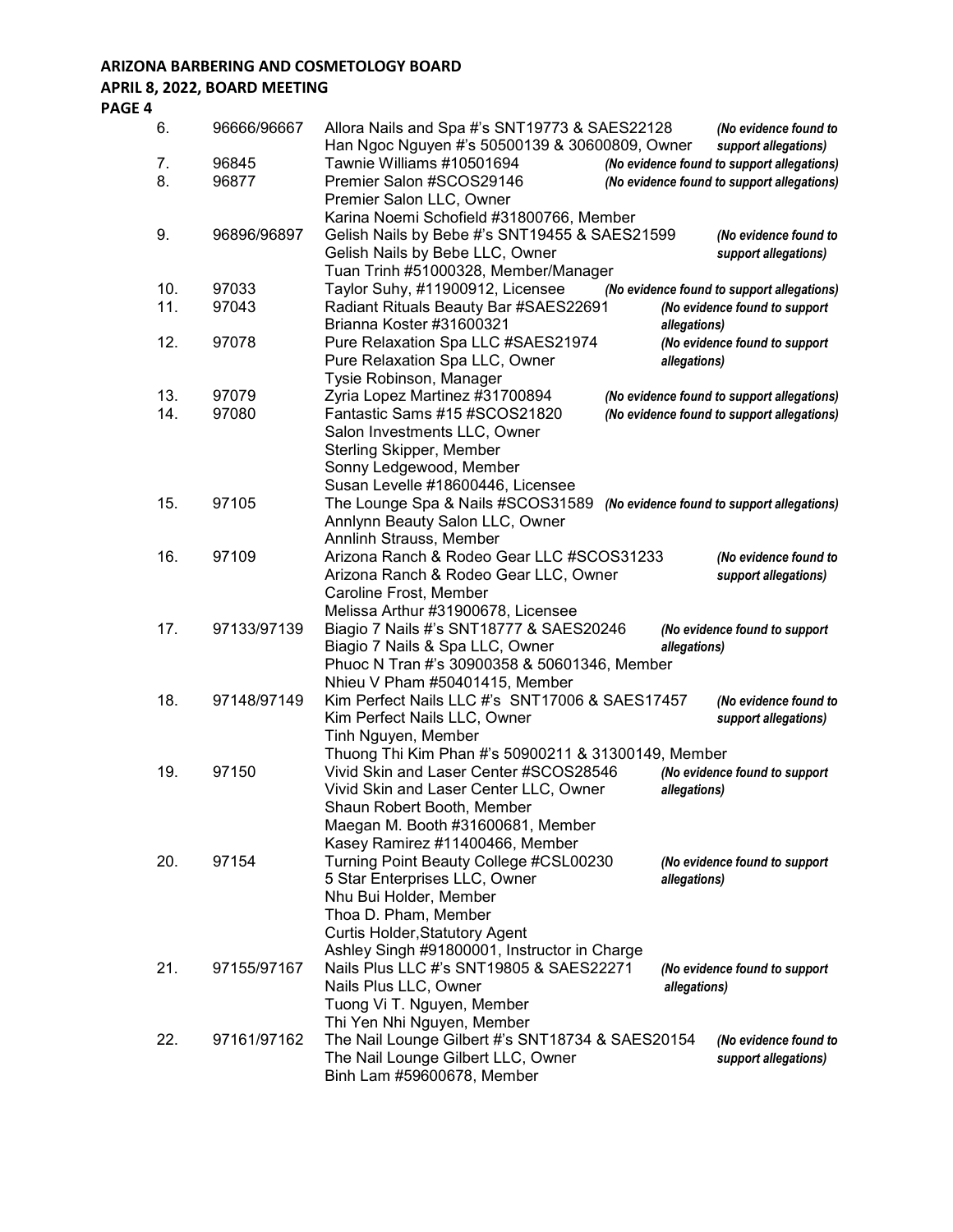#### **APRIL 8, 2022, BOARD MEETING**

**PAGE 5**

| 23. | 97164/97166 | 8 Pretty Nails Spa #'s SNT19730 & SAES22120 (No evidence found to support<br>8 Pretty Nails Spa LLC, Owner<br>allegations) |
|-----|-------------|----------------------------------------------------------------------------------------------------------------------------|
|     |             | Thuy Vo, Member                                                                                                            |
|     |             | Tuong Tran, Member                                                                                                         |
| 24. | 97197/97198 | Regal Nails 3241 #'s SNT19397 & SAES21408 (No evidence found to support                                                    |
|     |             | Tri Minh Pham LLC, Owner<br>allegations)                                                                                   |
|     |             | Tri Minh Pham #50300014, Member                                                                                            |
| 25. | 97202       | Fashion Nails & Spa #SNT16604<br>(No evidence found to support allegations)                                                |
|     |             | Hoa T. Vo #59800063, Owner                                                                                                 |
| 26. | 97226       | Rumur Aesthetics #SAES22813<br>(No evidence found to support allegations)                                                  |
|     |             | Rumur Stamps #31900326, Owner                                                                                              |
| 27. | 97231       | Danielle Boldon #10100060, Licensee (No evidence found to support allegations)                                             |
| 28. | 97241       | Hourglass Body and Beauty Bar #SAES22711<br>(No evidence found to support                                                  |
|     |             | Hourglass Body and Beauty Bar LLC, Owner<br>allegations)                                                                   |
|     |             | Elizabeth Michelle McHaney, Member                                                                                         |
| 29. | 97255       | N & G Studio #SCOS31452<br>(No evidence found to support allegations)                                                      |
|     |             | Natalie Polanco Quezada #12000898, Owner                                                                                   |

# **C. Recommended Non-Disciplinary Letter of Concern A.R.S. § 32-573 (B)(2).**

| 1.  | 96499/96500 | Nail Galleria #'s SNT19555 & SAES21746<br>Hong Kim Tran #'s 51600252 & 31800505, Owner unlicensed operator, violations | (Inactive Establishment License and     |  |  |
|-----|-------------|------------------------------------------------------------------------------------------------------------------------|-----------------------------------------|--|--|
|     |             | Brian Phuoc Bui #50401124, Owner                                                                                       | found on January 04, 2021)              |  |  |
| 2.  | 96546/96547 | I-U Nails & Spa #'s SNT19195 & SAES20983                                                                               | (Inactive Establishment License)        |  |  |
|     |             | I-U Nails & Spa LLC, Owner                                                                                             |                                         |  |  |
|     |             | Pham Uyen Thi My #;s 51000427 & 31200654, Member                                                                       |                                         |  |  |
|     |             | Tracy Eihausen, Member                                                                                                 |                                         |  |  |
|     |             | Eugene Eihausen, Member                                                                                                |                                         |  |  |
| 3.  | 96549       | C-Nails #SCOS28917                                                                                                     | (Inactive Establishment License)        |  |  |
|     |             | C-Nails LLC, Owner                                                                                                     |                                         |  |  |
|     |             | Lan Thi Ngoc Nguyen #'s 50300276 & 30600802, Member                                                                    |                                         |  |  |
| 4.  | 96550       | Peaceful Gypsy #SCOS28871                                                                                              | (Inactive Establishment License)        |  |  |
|     |             | Peaceful Gypsy LLC, Owner                                                                                              |                                         |  |  |
|     |             | Christina Croutch #10600505, Member                                                                                    |                                         |  |  |
| 5.  | 96553       | Moxie Salon and Spa #SCOS27930                                                                                         | (Inactive Personal License)             |  |  |
|     |             | Moxie Salon and Spa LLC, Owner                                                                                         |                                         |  |  |
|     |             | Nicholette Lynn Stiffler #'s 51100221 & 31100154, Member                                                               |                                         |  |  |
| 6.  | 96554       | Hair on Madison Avenue #SCOS29339                                                                                      | (Inactive Personal License)             |  |  |
|     |             | Madison Dorsey #11601881, Owner/Manager                                                                                |                                         |  |  |
| 7.  | 96595/96596 | Anthem Nails & Spa #'s SNT19276 & SAES21151 (Inactive Establishment License)                                           |                                         |  |  |
|     |             | Anthem Nails & Spa by Sarah Inc., Owner                                                                                |                                         |  |  |
|     |             | Tuan Nguyen, Member                                                                                                    |                                         |  |  |
| 8.  | 96769       | Meraki Hair Studio by Ruby #SCOS29285                                                                                  | (Inactive Establishment License)        |  |  |
|     |             | Jennifer Schenker #10600348, Owner                                                                                     |                                         |  |  |
| 9.  | 96785       | Pro Nails By Tina #SNT16504                                                                                            | (Inactive Establishment License)        |  |  |
|     |             | Stat Phoenix 888 Corp., Owner                                                                                          |                                         |  |  |
|     |             | Chloe Thai #10900438, Director/Secretary                                                                               |                                         |  |  |
| 10. | 96908       | The Nail Artistry #SNT18906                                                                                            | (Display of personal license & reuse of |  |  |
|     |             | The Nail Artistry Inc., Owner                                                                                          | <i>implements)</i>                      |  |  |
|     |             | Justin Le #10200350, Member                                                                                            |                                         |  |  |
| 11. | 96909       | Angel Nails #SNT12701                                                                                                  | (Found Methyl Methylacryle liquid       |  |  |
|     |             | Tam Huynh #59700089, Owner                                                                                             | on May 12, 2021)                        |  |  |
| 12. | 96912       | Daily Nails #SNT17107                                                                                                  | (Found Methyl Methylacryle liquid       |  |  |
|     |             | Elise Trang Thu Nguyen #11101229, Owner                                                                                | on May 28, 2021)                        |  |  |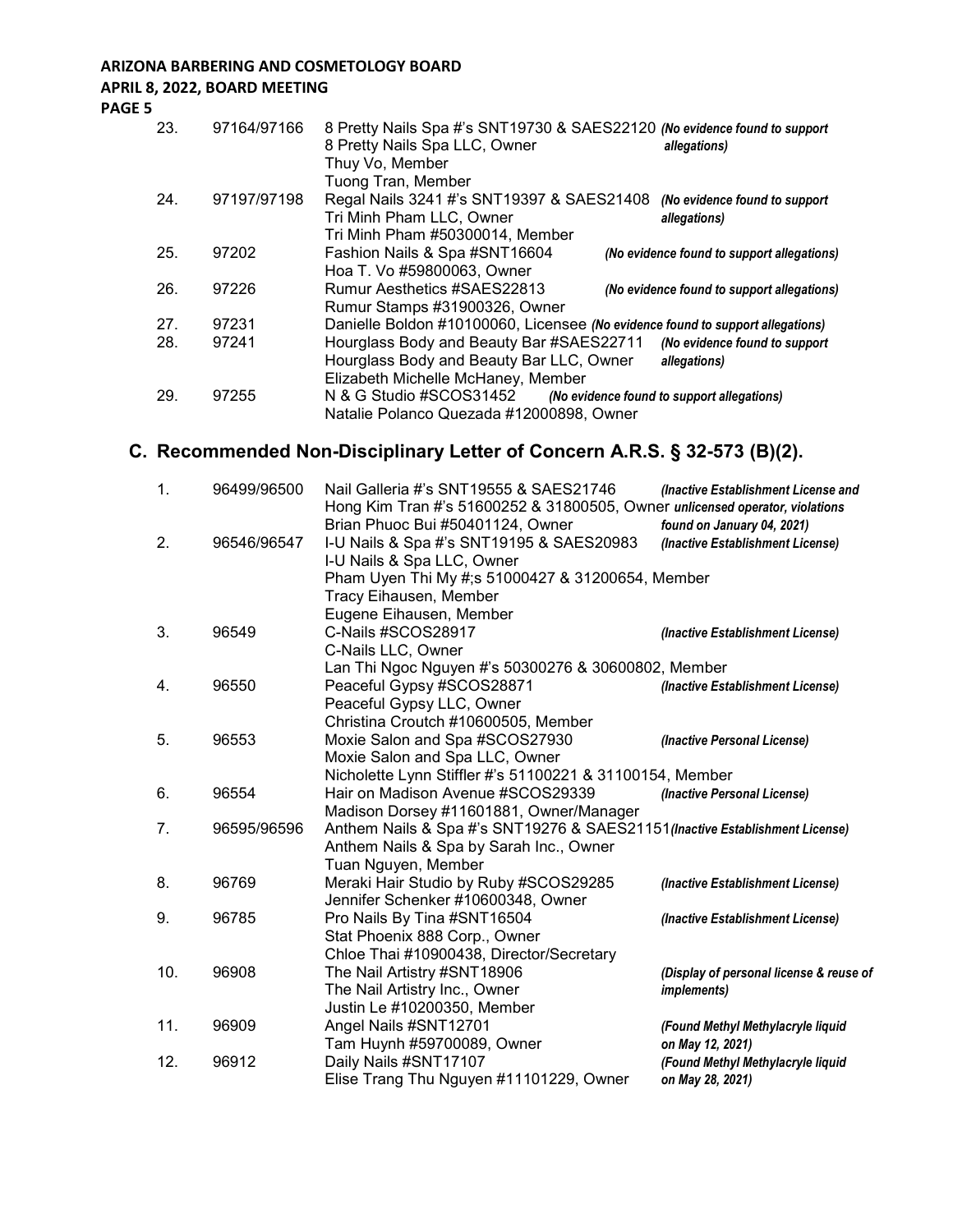#### **APRIL 8, 2022, BOARD MEETING**

| 13. | 96915/96916 | True Touch Nail II #'s SNT19022 & SAES20648 (Display of personal license & Inactive<br>True Touch Nail II LLC, Owner<br>establishment and personal licenses)                                                                                                 |
|-----|-------------|--------------------------------------------------------------------------------------------------------------------------------------------------------------------------------------------------------------------------------------------------------------|
|     |             | Thao Luu, Member<br>Johnny Trinh, Member                                                                                                                                                                                                                     |
| 14. | 96918/96919 | Superior Nail #'s SNT18344 & SAES19491<br>(Inactive Establishment and Personal<br>Superior Nail LLC, Owner<br>Licenses)<br>Michelle chu #51800427, Member                                                                                                    |
| 15. | 96921       | Can T Luu #10801013, Member<br>Alvea Spa Shea Homes of Phoenix #SCOS21593 (Display of Establishment and<br>Alvea Spa Shea Homes of Phoenix Inc., Owner Personal Licenses and enclosed<br>Bert Selva, President<br>towels)                                    |
| 16. | 96923/96924 | Ross Kay, Vice-President<br>Ronald L. Lakey, Vice-President<br>My Nail Spa@Marley Park Plaza #'s SNT17967 & SAES18891<br>( <i>Inactive</i><br>My Nail Spa@Marley Park Plaza LLC, Owner Establishment and display of                                          |
| 17. | 96926       | Quang Vinh Nguyen #50601174, Member establishment license; one gal of MMA)<br>Le Nails Work #SNT17699<br>(Unlicensed operator, display of personal license and reuse<br>Phuong Nguyen #51600652, Owner of nail drill bits violations found on June 02, 2021) |
| 18. | 96935       | Inspired Beauty #SCOS27476<br>(Display of Establishment and Personal licenses)<br>Javon Chatiera Windham #11301901, Owner                                                                                                                                    |
| 19. | 97051       | Supercuts 82213 #SCOS28972<br>(Inactive Establishment License)<br>Northridge WW LLC, Owner<br>Omar Hajee, Member                                                                                                                                             |
|     |             | Bharat Kamdar, Member<br>Ankur Kamdar, Member                                                                                                                                                                                                                |
| 20. | 97052       | European Wax Center Desert Ridge #SAES21770<br>(Inactive Personal License)                                                                                                                                                                                   |
|     |             | Desert Ridge Encore Wax LLC, Owner<br>Amy Berberich, Member                                                                                                                                                                                                  |
|     |             | Traci Swanson, Member                                                                                                                                                                                                                                        |
| 21. | 97053       | Shag Hair Design #SCOS27829<br>(Inactive Establishment License)                                                                                                                                                                                              |
|     |             | Shag Hair Design LLC, Owner<br>Taudie S. DeSanto, Member                                                                                                                                                                                                     |
|     |             | Robert J. DeSanto, Member                                                                                                                                                                                                                                    |
|     |             | Lisa A. DeSanto, Member                                                                                                                                                                                                                                      |
| 22. | 97055/97056 | Fancy Nails & Spa #'s SNT18167 & SAES19215<br>(Inactive Establishment                                                                                                                                                                                        |
| 23. | 97061/97062 | Diane T, Nguyen, Owner/Manager<br>and personal licenses)<br>QNail Bar #'s SNT19927 & SAES22624<br>(Inactive Personal License)                                                                                                                                |
|     |             | QNail Bar By A LLC, Owner                                                                                                                                                                                                                                    |
|     |             | Andy A Ta #51400089, Member                                                                                                                                                                                                                                  |
|     |             | Trisha T. Truong #50900478 & 31700202                                                                                                                                                                                                                        |
| 24. | 97118       | Plush Salon #SCOS17959<br>(Inactive Establishment License and storage<br>Jamimal Stuchenschneider #10122048, Owner                                                                                                                                           |
| 25. | 97132       | leather pouch, enclosed towels)<br>Morris Barber Shop #SCOS27628<br>(Inactive Establishment License)                                                                                                                                                         |
|     |             | Morris Barber Shop LLC, Owner                                                                                                                                                                                                                                |
|     |             | Fran J Morris, Member                                                                                                                                                                                                                                        |
| 26. | 97135       | Salon De Noveau #SCOS27525<br>(Inactive Personal License)                                                                                                                                                                                                    |
|     |             | Salon Associates LLC, Owner<br>Tracy Mayfield #19500941, Manager                                                                                                                                                                                             |
| 27. | 97136       | Amazing Lash Studio #SAES19542<br>(Inactive Establishment License)                                                                                                                                                                                           |
|     |             | <b>DSGS Management LLC, Owner</b>                                                                                                                                                                                                                            |
|     |             | Dione Schwartz, Member                                                                                                                                                                                                                                       |
|     |             | Gregory Schwartz, Member                                                                                                                                                                                                                                     |
| 28. | 97142       | Primo Studio LLC #SCOS22380<br>(Found Leather Storage)                                                                                                                                                                                                       |
|     |             | Dona J. Dole #19700531, Owner                                                                                                                                                                                                                                |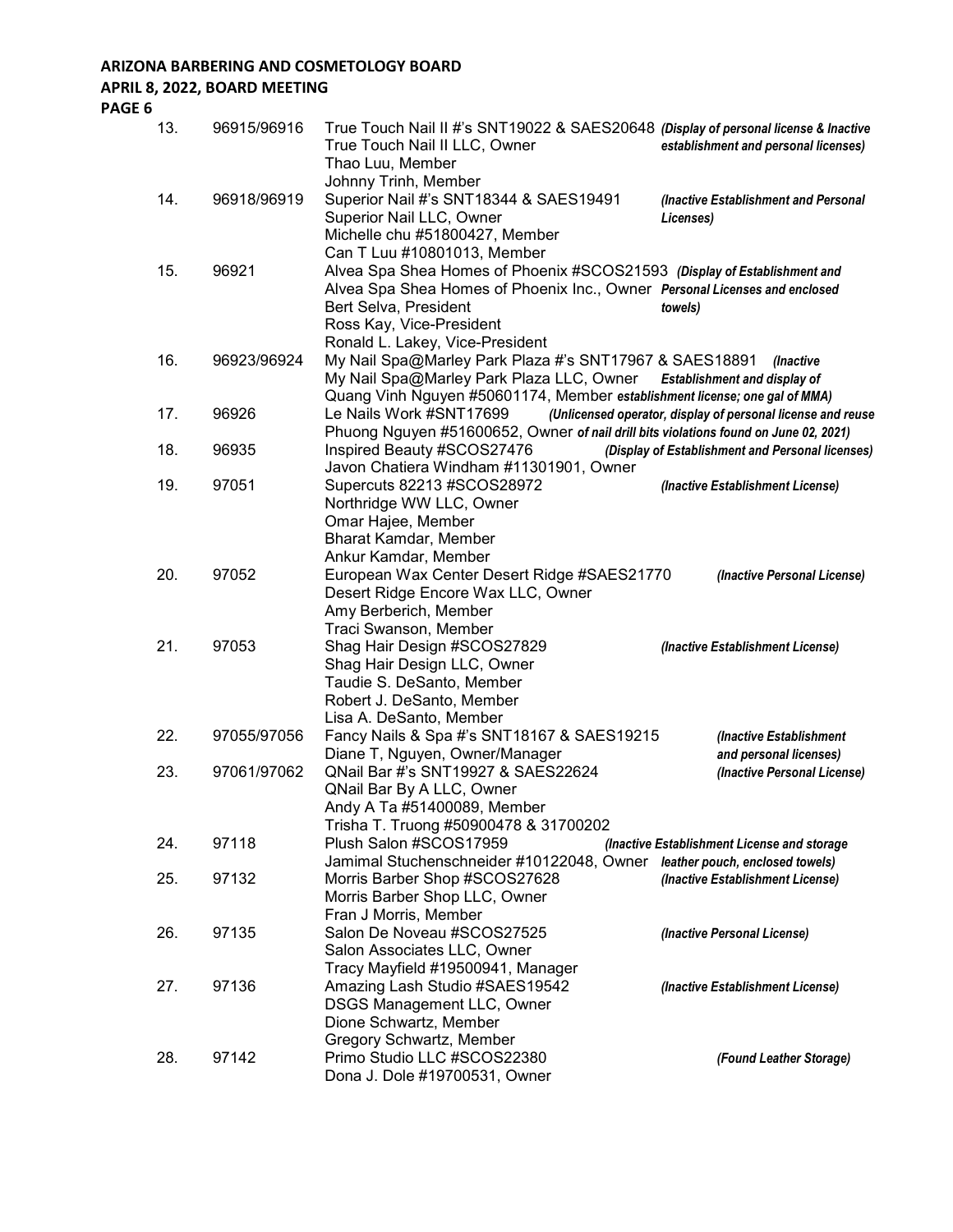#### **APRIL 8, 2022, BOARD MEETING**

| 29. | 97144/97147 | Le's Nails & Spa #'s SNT19910 & SAES22643<br>Le's Nails & Spa LLC, Owner                                                                                                                                       | (Inactive Personal License)                      |
|-----|-------------|----------------------------------------------------------------------------------------------------------------------------------------------------------------------------------------------------------------|--------------------------------------------------|
| 30. | 97165       | Cuong Tran Phuoc Ha #51500012, Member<br>Divine Hair Design #SCOS17910<br>Tamara & Co Inc., Owner                                                                                                              | (Inactive Establishment License)                 |
| 31. | 97169/97170 | Tamara Salerno #19600794, Member<br>Pinky Nails and Spa #'s SNT19771 & SAES2214<br>Pinky Nails and Spa LLC, Owner                                                                                              | (Inactive Establishment<br>License)              |
| 32. | 97180       | Tommy Hua, Member<br>Lorenz Split #SCOS25349<br>Lisa C. Lorenz #10100368, Owner                                                                                                                                | (Inactive Establishment License)                 |
| 33. | 97183       | 20 Volume Ahwatukee #SCOS28601<br>Coronado Family Enterprise LLC, Owner                                                                                                                                        | (Inactive Establishment License)                 |
| 34. | 97184       | Stacey Coronado #10901161, Member<br>Saskia LLC #SCOS21020<br>Saskia LLC, Owner<br>Corneliu Almasan, Member                                                                                                    | (Inactive Personal License)                      |
| 35. | 97185       | Saskia Almasan #10225245, Member<br>Gala Nails and Spa #SNT19798<br>Gala Nails and Spa LLC, Owner<br>Diemmy T Luu #50300105, Member                                                                            | (Inactive Personal License)                      |
| 36. | 97186       | Modelo Hair Salon #SCOS17969<br>Modelo Hair Salon LLC, Owner                                                                                                                                                   | (Inactive Personal License)                      |
| 37. | 97187       | Juana Mendoza, Member<br>Alma's Beauty Salon #SCOS20722<br>Alma D. Flores #19400682, Owner                                                                                                                     | (Inactive Establishment License)                 |
| 38. | 97188       | Golden Rule Salon #SCOS28367<br>Aimee Taylor #11501961, Owner                                                                                                                                                  | (Display of personal license)                    |
| 39. | 97191       | Graceful Glamour #SCOS31293<br>Graceful Glamour LLC, Owner<br>Rachael Grace Price #11600759, Member<br>Brian Lee Price, Member                                                                                 | (Inactive Personal License)                      |
| 40. | 97208       | Sports Clips AZ128#SCOS22568<br>Sport Clips AZ128/EASC2 LLC, Owner<br>EASC2 LLC, Member                                                                                                                        | (Inactive Personal License)                      |
| 41. | 97209       | Nice Nail #SNT17065<br>Nice Nails/Tran Corporation LLC, Owner<br>Phung Tran #59816774, Manager                                                                                                                 | (Inactive Personal License)                      |
| 42. | 97213       | Arte Salon & Barber #SCOS24223<br>Jesus F. Heguertty, Owner                                                                                                                                                    | (Inactive Establishment License)                 |
| 43. | 97222       | JSW the Style Lounge #SCOS29804<br>JSW the Style Lounge LLC, Owner<br>Jacqueline Scordato #10600959, Member<br>Zach Westwood, Member                                                                           | (Inactive Establishment and Personal<br>License) |
| 44. | 97224       | Mauricio Fregoso Salon #SCOS15939<br>Mauricio Fregoso JIYU Inc., Owner<br>Mauricio Fregoso #19600087, President                                                                                                | (Inactive Establishment License)                 |
| 45. | 97227       | The Dollhouse Salon and Vintage boutique #SCOS25125 (Inactive Establishment<br>The Dollhouse Salon and Vintage Boutique LLC, Owner                                                                             | License)                                         |
| 46. | 97228/97229 | Annie Walters #10600435, Manager<br>Nails by Yen LLC #'s SNT17340 & SAES17945 (Inactive Establishment License)<br>Nails by Yen LLC, Owner<br>Tung Thanh Lam #50100215, Member<br>Yen T. Tran #50100216, Member |                                                  |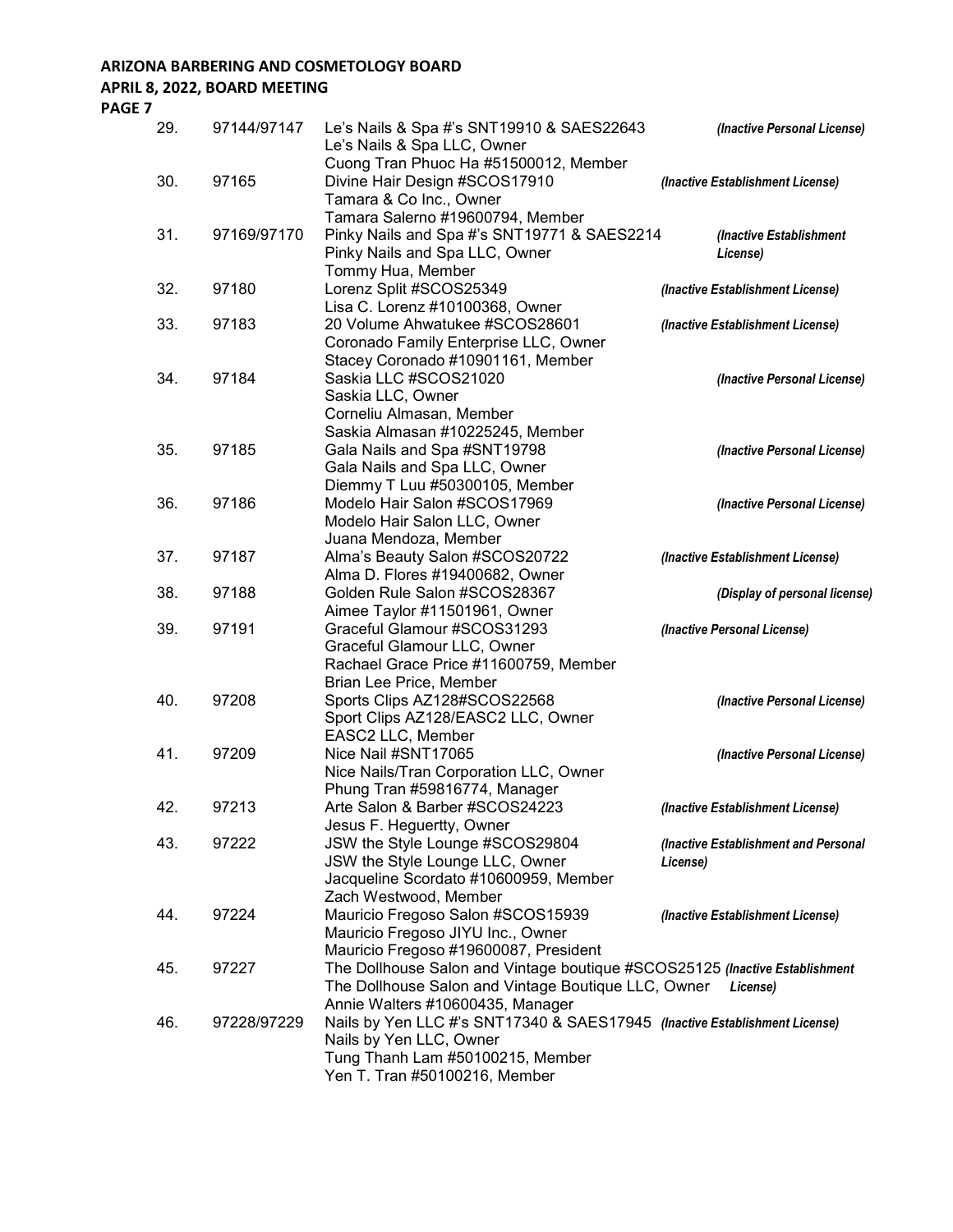#### **APRIL 8, 2022, BOARD MEETING**

| 47. | 97242 | Krishna Beauty #SAES21606<br>Krishna Beauty LLC, Owner<br>Mina Suthar, Member                                                                    | (Inactive establishment license & advertising<br>differently)                                            |
|-----|-------|--------------------------------------------------------------------------------------------------------------------------------------------------|----------------------------------------------------------------------------------------------------------|
| 48. | 97244 | Glow Beauty & Body LLC #SAES22114<br>Glow Beauty & Body LLC, Owner                                                                               | (Inactive Establishment License)                                                                         |
| 49. | 97279 | Maria Del Carmen Hernandez #31700907, Member/Manager<br>Sugar Me Wax #SAES21077<br>Sugar Me Wax LLC, Owner<br>Brigham Dallas, Manager            | (Inactive Personal License)                                                                              |
| 50. | 97280 | Layne C. Nyberg #31400658, Member<br>Z & B #SCOS26500<br>Z & B LLC, Owner                                                                        | (Inactive Establishment License)                                                                         |
| 51. | 97284 | Faye Benjamin #11100910, Member<br>Golden Nails & Spa +Wax #SNT18649<br>Golden Nails & Wax + LLC, Owner<br>Vu Nguyen #50700076, Member           | (Inactive Establishment License)                                                                         |
| 52. | 97288 | Shear Roots #SCOS26950<br>Shear Roots LLC, Owner<br>Marisa Patterson #11306108, Statutory Agent                                                  | (Display of establishment and personal license, last<br>inspection report and inactive personal license) |
| 53. | 97335 | Lowen Patterson, Manager<br>Luxe By Lilly #SCOS30876<br>Luxe By Lily LLC, Owner                                                                  | (Inactive Establishment and Personal License)                                                            |
| 54. | 97337 | Lillian Sandoval #10600691, Manager<br>Hair By Sabree #SCOS29873<br>Sabree Leora #10900821, Owner                                                | (Inactive Establishment License)                                                                         |
| 55. | 97341 | Ivan's Studio #SCOS243<br>Wendy Grenfell #18022234, Owner                                                                                        | (Inactive Personal License)                                                                              |
| 56. | 97342 | Salon 114 #SCOS30167<br>Salon 114 LLC, Owner                                                                                                     | (Inactive Establishment License)                                                                         |
| 57. | 97345 | Mary Springer #19900453, Member<br>StainD #SCOS28647<br>Bella Beauty LLC, Owner<br>Kerry A. Michell #10800945, Member<br>William Michell, Member | (Display of Establishment License)                                                                       |
| 58. | 97346 | Head First Designs by Steve Pavon #SCOS3456<br>Steve Pavon #18600376, Owner                                                                      | (Inactive Establishment and<br><b>Personal License)</b>                                                  |
| 59. | 97352 | Hair Therapy Salon #SCOS30746<br>Hair Therapist LLC, Owner                                                                                       | (Inactive Personal License)                                                                              |
| 60. | 97353 | Nubia Castillo #10332394, Member<br>The Parlor Skin Care #SCOS28047<br>The Parlor Skin Care LLC, Owner<br>Heather Clerico #70600004, Member      | (Inactive Personal License)                                                                              |
| 61. | 97355 | Smitten Salon #SCOS23794<br>Angela D. Boisvert #10200229, Co-Owner                                                                               | (Inactive Personal License)                                                                              |
| 62. | 97357 | Darren W. Boisvert, Co-Owner<br>Francois Salon #SCOS29603<br>Felicia Mejias #10801295, Owner                                                     | (Inactive Establishment License)                                                                         |
| 63. | 97358 | Roxy Hairstylist #SCOS31625<br>Roxanne E. Schweitzer #22000463, Owner                                                                            | (No First Aid Kit)                                                                                       |
| 64. | 97374 | Top Nail Salon #SCOS23487<br>Henry Nguyen #50501067, Owner                                                                                       | (Display of Establishment License)                                                                       |
| 65. | 97405 | Guy & Gal Salon & Spa #SCOS26639<br>Guy & Gal Salon & Spa LLC, Owner<br>Sone Xaiyashiha #10225324, Member                                        | (Inactive Establishment License)                                                                         |
| 66. | 97406 | Supercuts 82718 #SCOS28671<br>Carnelian Associates LLC, Owner                                                                                    | (Display of Establishment License)                                                                       |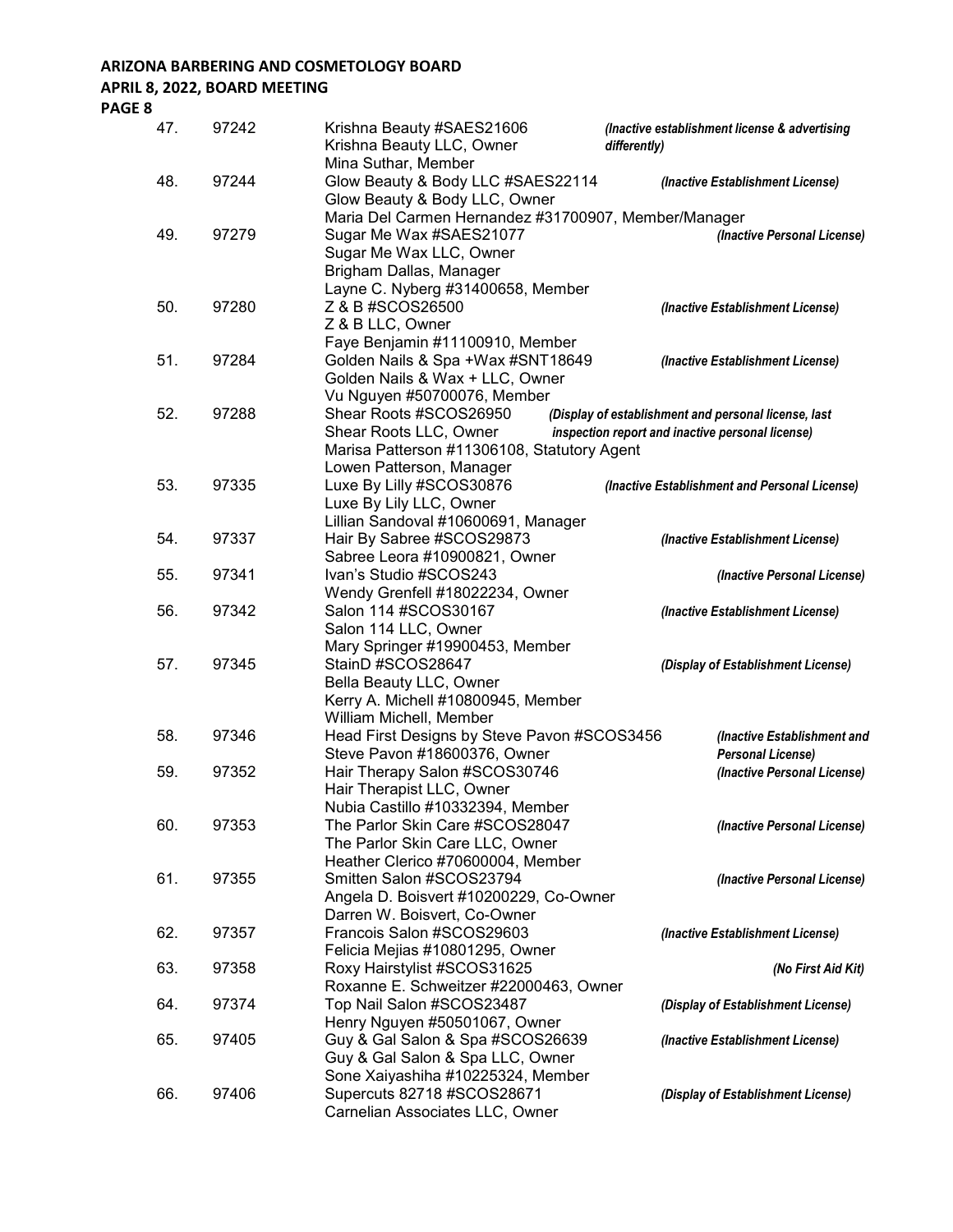**ARIZONA BARBERING AND COSMETOLOGY BOARD APRIL 8, 2022, BOARD MEETING**

#### **PAGE 9**

|     |       | Adela Fernandez, Member                       |                                  |
|-----|-------|-----------------------------------------------|----------------------------------|
|     |       | Diane Calta, Member                           |                                  |
|     |       | Cheryl Robinson, Member                       |                                  |
|     |       | Joseph Robinson, Member                       |                                  |
| 67. | 97408 | Elegant Nails #SNT19833                       | (Inactive Establishment License) |
|     |       | Vivian Nails Inc., Owner                      |                                  |
|     |       | Thi Si Le, President                          |                                  |
|     |       | Lien Thi Ngoc Trinh #51500374, Manager        |                                  |
| 68. | 97409 | I Touch Day Spa #SCOS27223                    | (Inactive Personal License)      |
|     |       | I Touch Day and Spa LLC, Owner                |                                  |
|     |       | Minh Van Pham #50800352, Member               |                                  |
| 69. | 97410 | Gracy's Beauty Salon #SCOS26842               | (Inactive Establishment License) |
|     |       | Gracelia Acosta #10225150, Owner              |                                  |
| 70. | 97414 | Daisy Nails #SNT17250                         | (Inactive Personal License)      |
|     |       | Daisy Nails LLC, Owner                        |                                  |
|     |       | Van T. Luong #'s 59920487 & 31200634, Member  |                                  |
| 71. | 97424 | The Buffalo Nickel Salon & Day Spa #SCOS29717 | (Inactive Personal License)      |
|     |       | Shawna Bolton Inc., Owner                     |                                  |
|     |       | Shawna Bolton #31300529, Member               |                                  |
| 72. | 97425 | Brushed Beauty #SCOS30897                     | (Inactive Establishment License) |
|     |       | <b>Brushed Beauty LLC, Owner</b>              |                                  |
|     |       | Shelly Kay #10900185, Member                  |                                  |

# **D. Recommended Informal Interview or Negotiation Terms A.R.S. § 32-573 (C) (D).**

| 1. | 95186       | Taglio Salon #SCOS26482                                     |
|----|-------------|-------------------------------------------------------------|
|    |             | RC Salon Systems LTD, Owner                                 |
|    |             | Thomas Rough #19501024, Director/President                  |
|    |             | Lisa Rough, Director/President                              |
| 2. | 95978       | Imaj Institute School #ASL24                                |
|    |             | Phoenix Photonix Inc. - Imaj Institute                      |
|    |             | Gary Begley #31400143, President/C.E.O.                     |
|    |             | Margaret Begley #'s 71200016 & 31000609, Secretary/Director |
| 3. | 96863       | D'Image Beauty College #CSL162                              |
|    |             | D'Image Beauty College Avondale LLC, Owner                  |
|    |             | Luz Elva Jaime-Martinez #90600042, Member,                  |
| 4. | 97104       | Bellazza Beauty Bar #SCOS29936                              |
|    |             | Bellazza Beauty Bar LLC, Owner                              |
|    |             | Irma I Arias #10601596, Member                              |
|    |             | Roberto Acedo-Gonzalez, Member                              |
| 5. | 97134       | Fifth Gear Salon #SCOS15098                                 |
|    |             | Fifth Gear Salon LLC, Owner                                 |
|    |             | Adriana Padilla #10123035, Member                           |
| 6. | 97145       | 2020 Nails #SCOS30137                                       |
|    |             | 2020 Nails LLC, Owner                                       |
|    |             | Shawn Dieu Chi Tran #50300021, Statutory Agent              |
|    |             | Mimi Nguyen, Member                                         |
| 7. | 97181/97182 | Regal Nails 1746 #'s SNT19729 & SAES22119                   |
|    |             | Henry T. Nguyen #50700543, Owner                            |
| 8. | 97195&      | Simple Beauty Salon LLC #SCOS26591                          |
|    | 97219       | Gifty Akuoko #11402242, Licensee                            |
| 9. | 97218       | Galaxy Nails & Spa #SNT17078                                |
|    |             | Galaxy Nails & Spa LLC, Owner                               |
|    |             | THBT TRUST, Member                                          |
|    |             | Tinh Vuong #50500917, Member                                |
|    |             | Hanh Vu #'s 50500167 & 30500076, Member                     |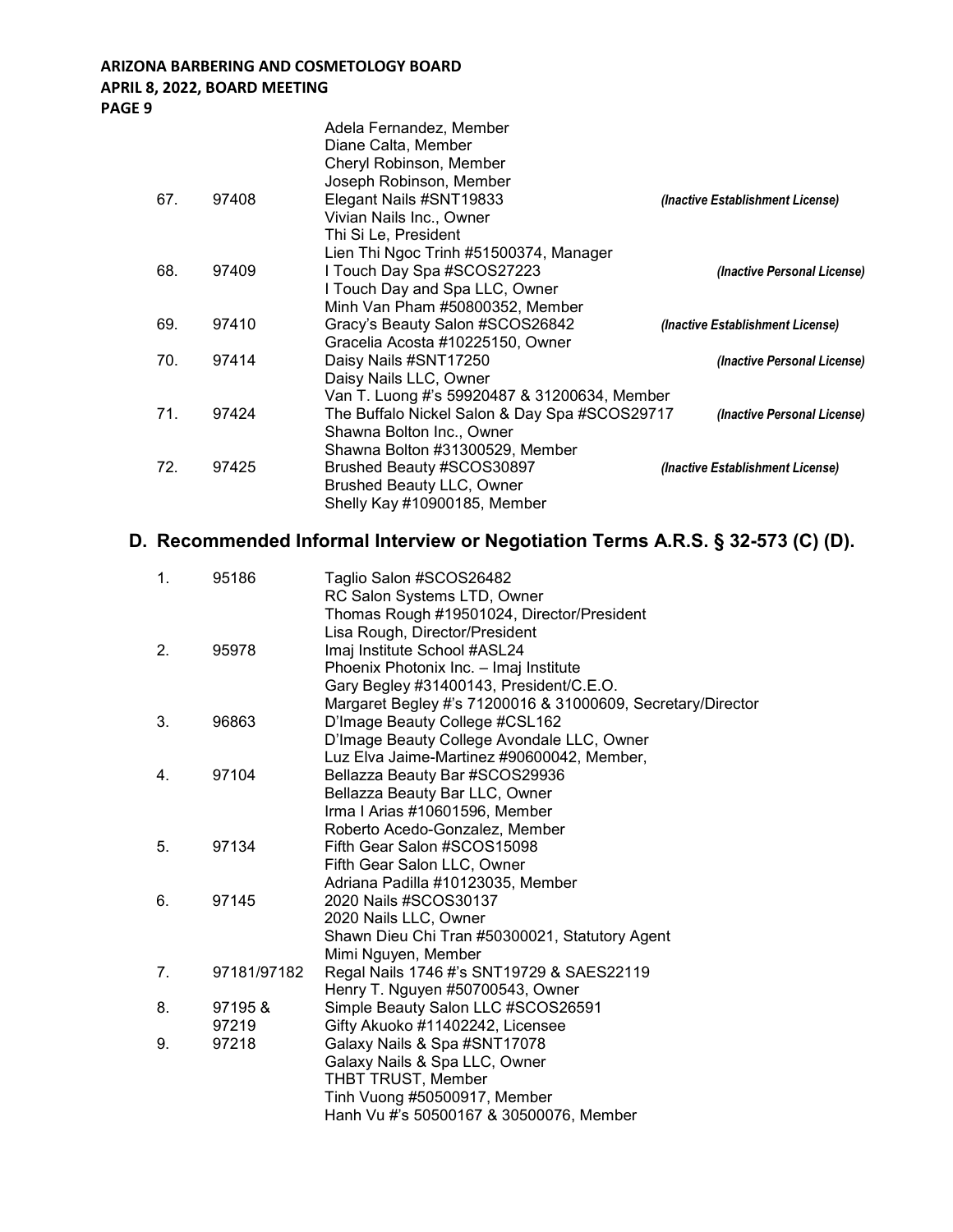#### **END OF CONSENT AGENDA**

#### **STEP 2: INFORMAL INTERVIEWS A.R.S. § 32-573 (C) (D).**

#### **A. Without Negotiation Options**

| $\mathbf{1}$ . | 96875/96876 | Rosie Nails #'s SNT16495 & SAES21358<br>Bich Tuyen T Le #'s 50000384 & 31700849, Owner<br>Minh V Vu #50000151, Manager | $10:30$ a.m. |
|----------------|-------------|------------------------------------------------------------------------------------------------------------------------|--------------|
| 2 <sub>1</sub> | 96893       | Dawn Marie Barroso #91200044, Instructor                                                                               | $10:30$ a.m. |
| 3.             | 97020       | Rosalinda Montoya #19815667, Licensee<br><b>CONTINUED</b>                                                              | $10:30$ a.m. |

# **ALL ITEMS BELOW INCLUDE BOARD AUTHORITY FOR DISCUSSION, CONSIDERATION AND POSSIBLE ACTION:**

The Board may go into Executive Sessions for the purpose of obtaining legal advice from the Board's attorney on any of the agenda items under Step 3 pursuant to A.R.S. § 38.431.03  $(A)(3)$ .

The Board may vote to go into Executive Session to discuss and consider records exempt by law from public inspection, including the receipt and discussion of information, or testimony that is confidential by State of Federal Law on all agenda items under Step 3 pursuant to A.R.S. § 38-431.03 (A)(2).

#### **A. Review, Discussion and Possible Action on Appeal from a Denial of Application.**

None

**B. Review, Discussion and Possible Action on Motion to Deem A.R.S. § 32-573 (E).**

None

**C. Report, Discussion and Possible Action on Opening a Complaint Pursuant to A.R.S. § 32-572 (A) (2) (6) (B) (C) (2) (D) and A.R.S. § 32-573 (A).**

None

**D. Review, Discussion and Possible Action on Respondent's Letter following Orders of Revocation.**

None

**E. Review, Discussion, and Possible Action to Amend Allegations of Statutory and Rule Violations in a Matter Moved to Formal Hearing.**

None